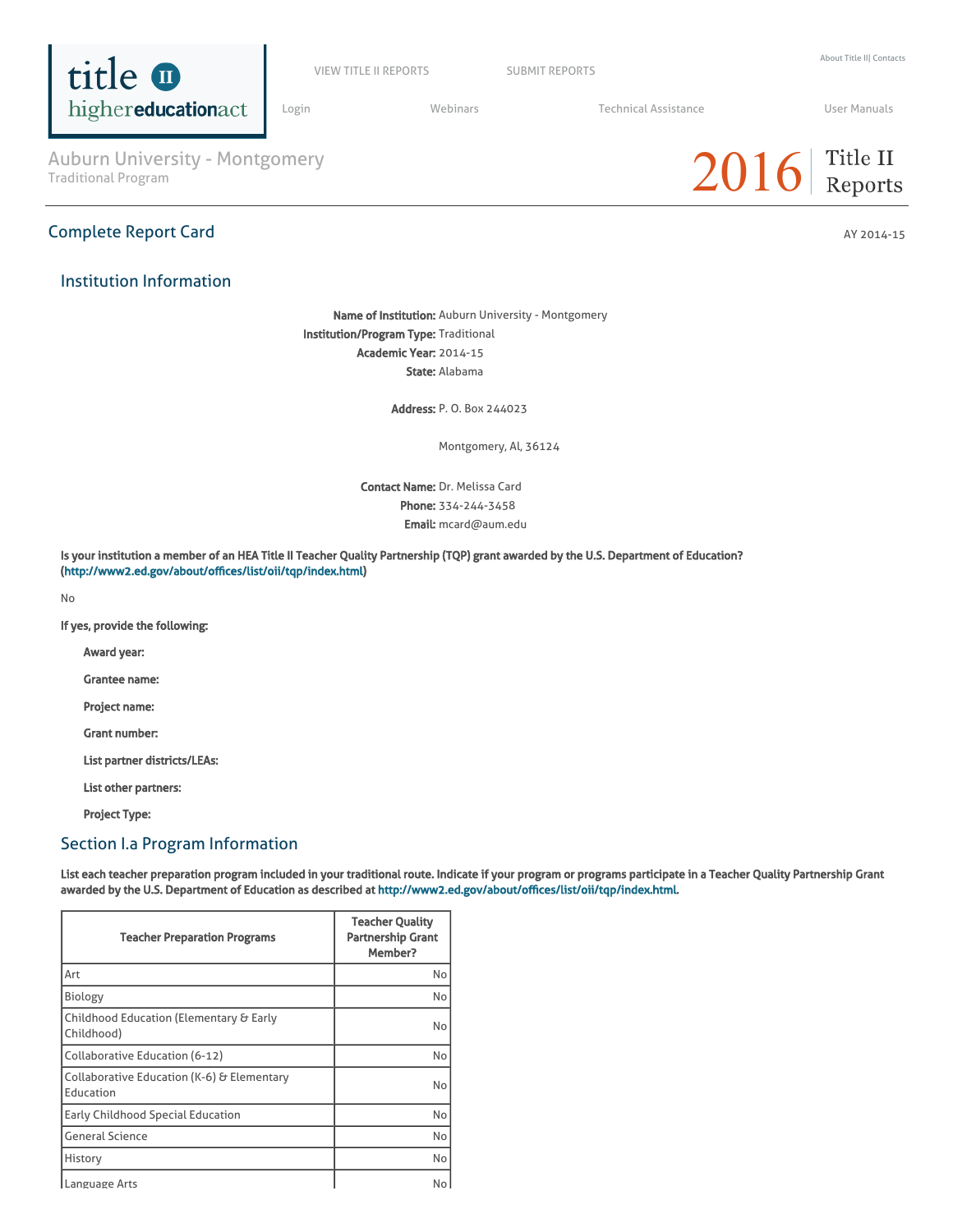| <b>I</b> Math                                    |    |
|--------------------------------------------------|----|
| Physical Education                               | No |
| Social Science                                   | No |
| Total number of teacher preparation programs: 12 |    |

# Section I.b Admissions

Indicate when students are formally admitted into your initial teacher certification program: Sophomore year Junior year

Does your initial teacher certification program conditionally admit students?

No

Provide a link to your website where additional information about admissions requirements can be found: http://www.aum.edu/docs/default-source/default-document-library/undergrad-2014-2016.pdf?sfvrsn=2

Please provide any additional comments about or exceptions to the admissions information provided above:

## Section I.b Undergraduate Requirements

Please provide the following information about your teacher preparation program's entry and exit requirements. [\(§205\(a\)\(1\)\(C\)\(i\)](http://frwebgate.access.gpo.gov/cgi-bin/getdoc.cgi?dbname=110_cong_public_laws&docid=f:publ315.110.pdf))

Are there initial teacher certification programs at the undergraduate level?

Yes

If yes, for each element listed below, indicate if it is required for admission into or exit from any of your teacher preparation program(s) at the Undergraduate level.

| <b>Element</b>                                                          | Required for Entry   Required for Exit |     |
|-------------------------------------------------------------------------|----------------------------------------|-----|
| Transcript                                                              | Yes                                    | Yes |
| Fingerprint check                                                       | Yes                                    | Yes |
| <b>Background check</b>                                                 | Yes                                    | Yes |
| Minimum number of courses/credits/semester hours completed              | Yes                                    | Yes |
| Minimum GPA                                                             | Yes                                    | Yes |
| Minimum GPA in content area coursework                                  | Yes                                    | Yes |
| Minimum GPA in professional education coursework                        | Yes                                    | Yes |
| Minimum ACT score                                                       | No                                     | No  |
| Minimum SAT score                                                       | No                                     | No  |
| Minimum basic skills test score                                         | Yes                                    | Yes |
| Subject area/academic content test or other subject matter verification | No                                     | Yes |
| Recommendation(s)                                                       | No                                     | No  |
| Essay or personal statement                                             | No                                     | No  |
| Interview                                                               | Yes                                    | No  |
| Other                                                                   | No                                     | No  |

What is the minimum GPA required for admission into the program?

2.5

What was the median GPA of individuals accepted into the program in academic year 2014-15

3.06

What is the minimum GPA required for completing the program?

2.5

What was the median GPA of individuals completing the program in academic year 2014-15

3.28

Please provide any additional comments about the information provided above:

## Section I.b Postgraduate Requirements

Please provide the following information about your teacher preparation program's entry and exit requirements. [\(§205\(a\)\(1\)\(C\)\(i\)](http://frwebgate.access.gpo.gov/cgi-bin/getdoc.cgi?dbname=110_cong_public_laws&docid=f:publ315.110.pdf))

Are there initial teacher certification programs at the postgraduate level?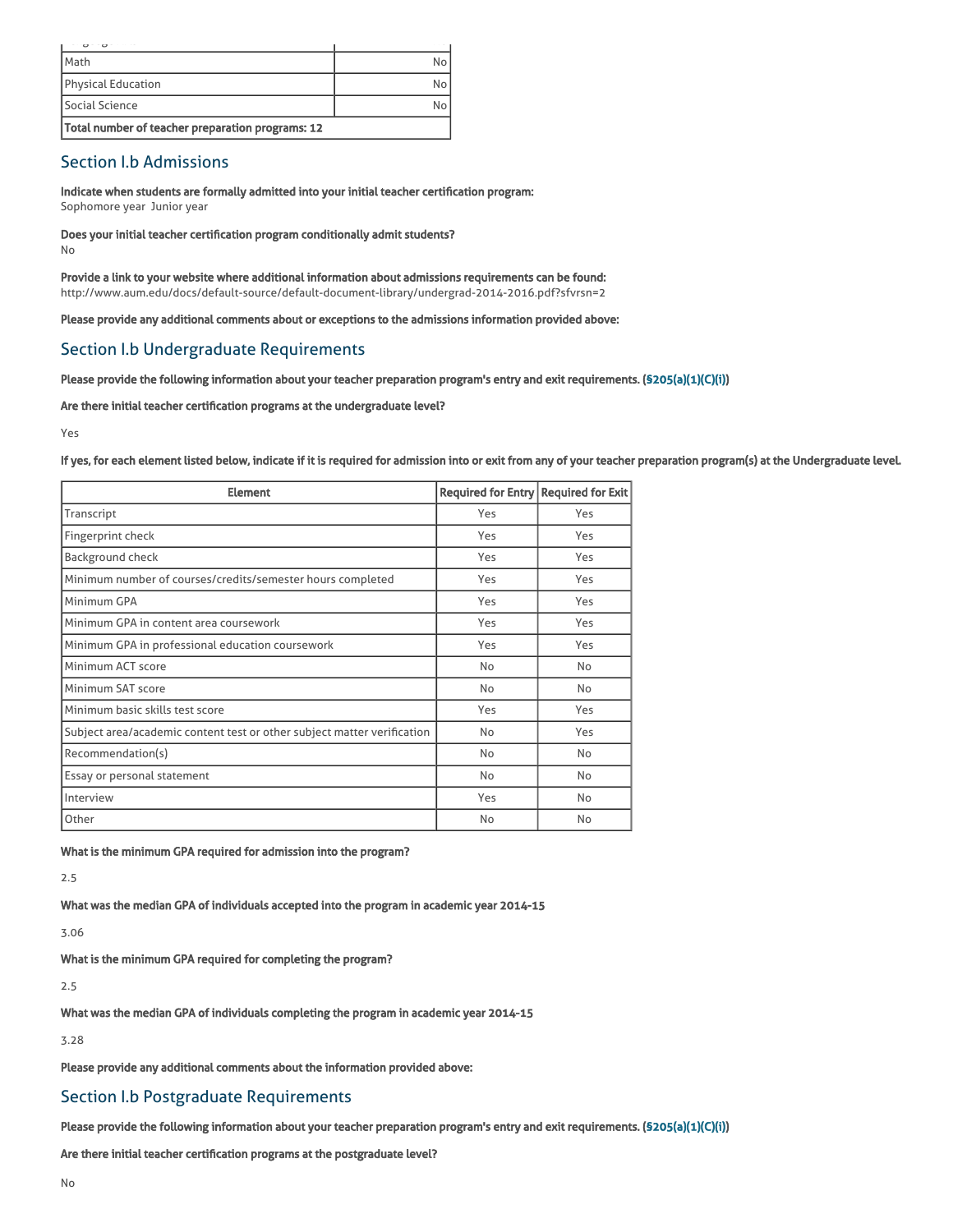#### If yes, for each element listed below, indicate if it is required for admission into or exit from any of your teacher preparation program(s) at the Postgraduate level.

| <b>Element</b>                                                          | <b>Required for Entry</b> | <b>Required for Exit</b> |
|-------------------------------------------------------------------------|---------------------------|--------------------------|
| Transcript                                                              | Data not reported         | Data not reported        |
| Fingerprint check                                                       | Data not reported         | Data not reported        |
| <b>Background check</b>                                                 | Data not reported         | Data not reported        |
| Minimum number of courses/credits/semester hours completed              | Data not reported         | Data not reported        |
| Minimum GPA                                                             | Data not reported         | Data not reported        |
| Minimum GPA in content area coursework                                  | Data not reported         | Data not reported        |
| Minimum GPA in professional education coursework                        | Data not reported         | Data not reported        |
| Minimum ACT score                                                       | Data not reported         | Data not reported        |
| Minimum SAT score                                                       | Data not reported         | Data not reported        |
| Minimum basic skills test score                                         | Data not reported         | Data not reported        |
| Subject area/academic content test or other subject matter verification | Data not reported         | Data not reported        |
| Recommendation(s)                                                       | Data not reported         | Data not reported        |
| Essay or personal statement                                             | Data not reported         | Data not reported        |
| Interview                                                               | Data not reported         | Data not reported        |
| Other                                                                   | Data not reported         | Data not reported        |

What is the minimum GPA required for admission into the program?

What was the median GPA of individuals accepted into the program in academic year 2014-15

What is the minimum GPA required for completing the program?

What was the median GPA of individuals completing the program in academic year 2014-15

Please provide any additional comments about the information provided above:

### Section I.c Enrollment

Provide the number of students in the teacher preparation program in the following categories. Note that you must report on the number of students by ethnicity and race separately. Individuals who are non-Hispanic/Latino will be reported in one of the race categories. Also note that individuals can belong to one or more racial groups, so the sum of the members of each racial category may not necessarily add up to the total number of students enrolled.

For the purpose of Title II reporting, an enrolled student is defined as a student who has been admitted to a teacher preparation program, but who has not completed the program during the academic year being reported. An individual who completed the program during the academic year being reported is counted as a program completer and not an enrolled student.

#### [Additional](https://title2.ed.gov/Public/TA/Race_ethnicity.pdf) guidance on reporting race and ethnicity data.

| Total number of students enrolled in 2014-15:       | 118             |
|-----------------------------------------------------|-----------------|
| Unduplicated number of males enrolled in 2014-15:   | 25 <sub>1</sub> |
| Unduplicated number of females enrolled in 2014-15: | 931             |

| 2014-15                                    | Number enrolled |
|--------------------------------------------|-----------------|
| Ethnicity                                  |                 |
| Hispanic/Latino of any race:               | n               |
| Race                                       |                 |
| American Indian or Alaska Native:          | U               |
| Asian:                                     | n               |
| <b>Black or African American:</b>          | 20              |
| Native Hawaiian or Other Pacific Islander: |                 |
| White:                                     | 51              |
| Two or more races:                         | 5               |

### Section I.d Supervised Clinical Experience

#### Provide the following information about supervised clinical experience in 2014-15.

| Average number of clock hours of supervised clinical experience required prior to student teaching | 1205   |
|----------------------------------------------------------------------------------------------------|--------|
| Average number of clock hours required for student teaching                                        | 1560 L |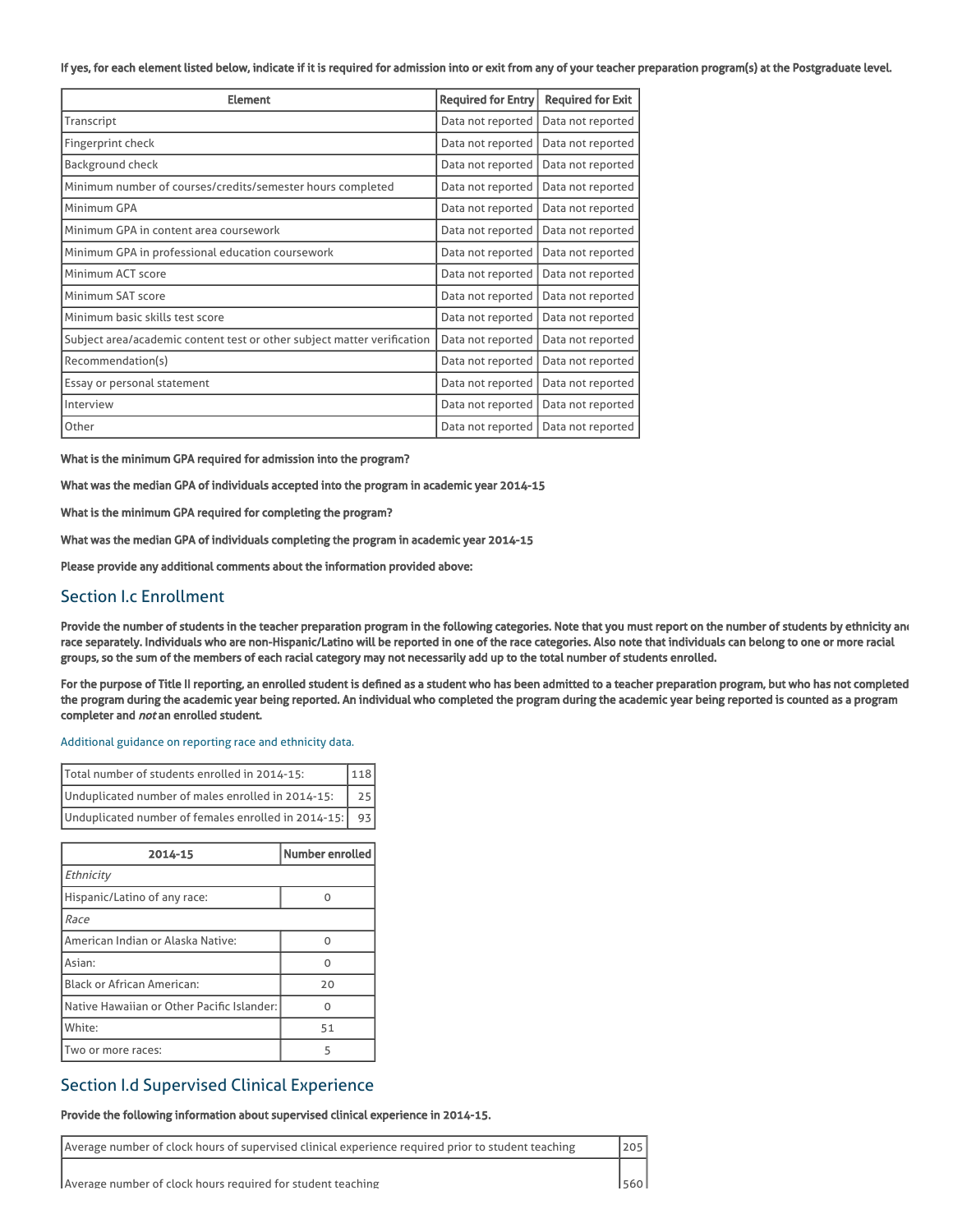| Average number of clock hours required for mentoring/induction support                                         |     |
|----------------------------------------------------------------------------------------------------------------|-----|
| Number of full-time equivalent faculty supervising clinical experience during this academic year               | 17  |
| Number of adjunct faculty supervising clinical experience during this academic year (IHE and PreK-12 staff)  7 |     |
| Number of students in supervised clinical experience during this academic year                                 | 159 |

#### Please provide any additional information about or descriptions of the supervised clinical experiences:

Number of students in supervised clinical experiences include pre-internship field experiences as well as internships. All enrolled students participate in field experiences and/or internship each year.

# Section I.e Teachers Prepared by Subject Area

Please provide the number of teachers prepared by subject area for academic year 2014-15. For the purposes of this section, number prepared means the number of program completers. "Subject area" refers to the subject area(s) an individual has been prepared to teach. An individual can be counted in more than one subject area. If no individuals were prepared in a particular subject area, please leave that cell blank. (§205(b)(1)(H))

| <b>Subject Area</b>                                                      | <b>Number Prepared</b> |
|--------------------------------------------------------------------------|------------------------|
| <b>Education - General</b>                                               |                        |
| <b>Teacher Education - Special Education</b>                             | 5                      |
| Teacher Education - Early Childhood Education                            | 26                     |
| <b>Teacher Education - Elementary Education</b>                          | 31                     |
| Teacher Education - Junior High/Intermediate/Middle School Education     |                        |
| Teacher Education - Secondary Education                                  | 5                      |
| <b>Teacher Education - Multiple Levels</b>                               |                        |
| Teacher Education - Agriculture                                          |                        |
| <b>Teacher Education - Art</b>                                           |                        |
| <b>Teacher Education - Business</b>                                      |                        |
| Teacher Education - English/Language Arts                                | 3                      |
| Teacher Education - Foreign Language                                     |                        |
| <b>Teacher Education - Health</b>                                        |                        |
| Teacher Education - Family and Consumer Sciences/Home Economics          |                        |
| Teacher Education - Technology Teacher Education/Industrial Arts         |                        |
| <b>Teacher Education - Mathematics</b>                                   | $\overline{2}$         |
| <b>Teacher Education - Music</b>                                         |                        |
| Teacher Education - Physical Education and Coaching                      | 5                      |
| <b>Teacher Education - Reading</b>                                       |                        |
| Teacher Education - Science Teacher Education/General Science            |                        |
| <b>Teacher Education - Social Science</b>                                |                        |
| <b>Teacher Education - Social Studies</b>                                |                        |
| Teacher Education - Technical Education                                  |                        |
| <b>Teacher Education - Computer Science</b>                              |                        |
| <b>Teacher Education - Biology</b>                                       |                        |
| Teacher Education - Chemistry                                            |                        |
| Teacher Education - Drama and Dance                                      |                        |
| <b>Teacher Education - French</b>                                        |                        |
| <b>Teacher Education - German</b>                                        |                        |
| <b>Teacher Education - History</b>                                       |                        |
| <b>Teacher Education - Physics</b>                                       |                        |
| <b>Teacher Education - Spanish</b>                                       |                        |
| <b>Teacher Education - Speech</b>                                        |                        |
| <b>Teacher Education - Geography</b>                                     |                        |
| <b>Teacher Education - Latin</b>                                         |                        |
| <b>Teacher Education - Psychology</b>                                    |                        |
| <b>Teacher Education - Earth Science</b>                                 |                        |
| Teacher Education - English as a Second Language                         |                        |
| Teacher Education - Bilingual, Multilingual, and Multicultural Education |                        |

Teacher Education - Bilingual, Multilingual, and Multicultural Education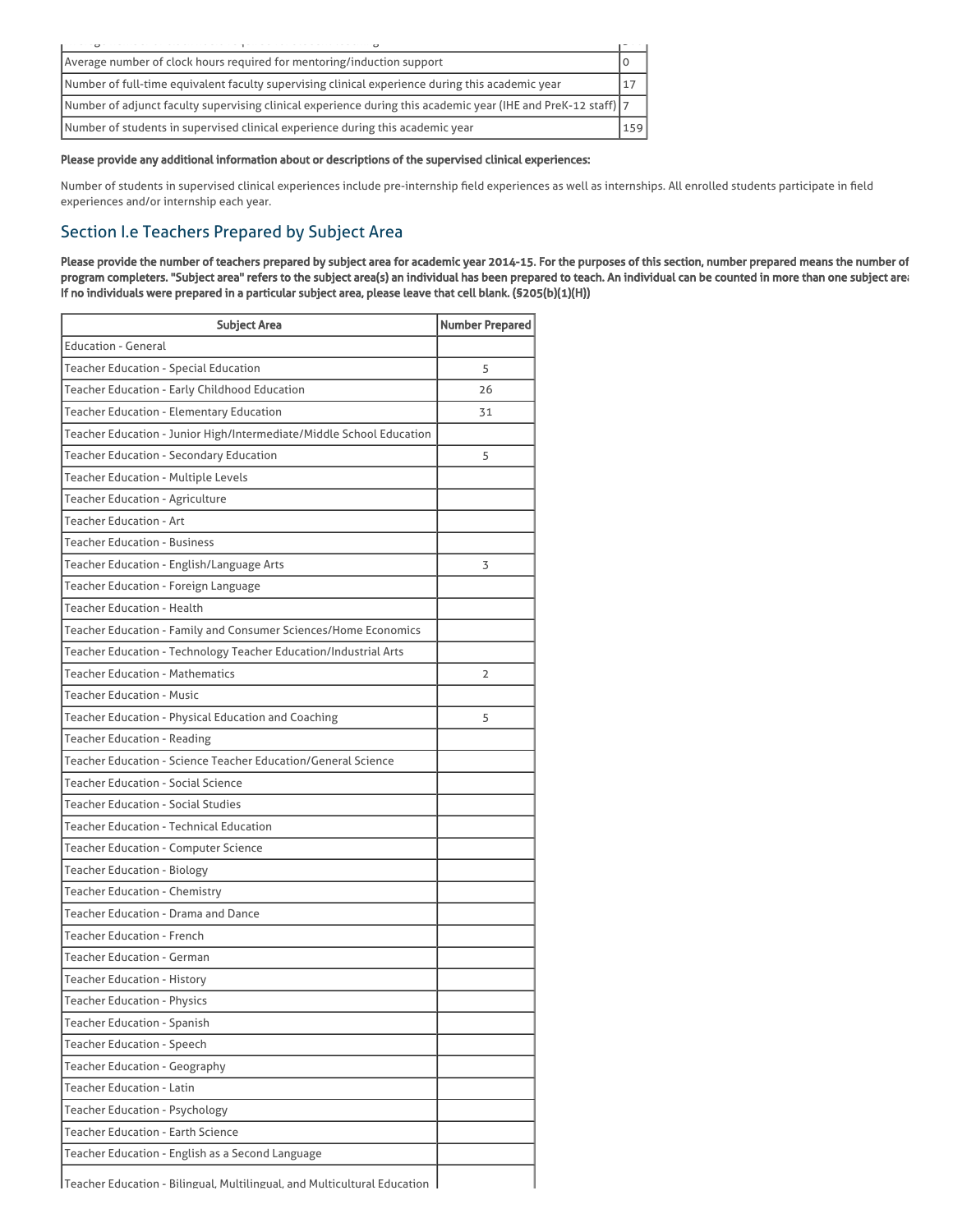|                   | $\overline{a}$ | $\overline{a}$ |  |  |
|-------------------|----------------|----------------|--|--|
| Education - Other |                |                |  |  |
| Specify:          |                |                |  |  |

# Section I.e Teachers Prepared by Academic Major

Please provide the number of teachers prepared by academic major for academic year 2014-15. For the purposes of this section, number prepared means the numbe of program completers. "Academic major" refers to the actual major(s) declared by the program completer. An individual can be counted in more than one academic major. If no individuals were prepared in a particular academic major, please leave that cell blank. (§205(b)(1)(H))

| Academic Major                                                           | <b>Number Prepared</b> |
|--------------------------------------------------------------------------|------------------------|
| <b>Education - General</b>                                               |                        |
| Teacher Education - Special Education                                    | 5                      |
| Teacher Education - Early Childhood Education                            | 26                     |
| Teacher Education - Elementary Education                                 | 31                     |
| Teacher Education - Junior High/Intermediate/Middle School Education     |                        |
| Teacher Education - Secondary Education                                  | 5                      |
| <b>Teacher Education - Agriculture</b>                                   |                        |
| <b>Teacher Education - Art</b>                                           |                        |
| <b>Teacher Education - Business</b>                                      |                        |
| Teacher Education - English/Language Arts                                | 3                      |
| Teacher Education - Foreign Language                                     |                        |
| <b>Teacher Education - Health</b>                                        |                        |
| Teacher Education - Family and Consumer Sciences/Home Economics          |                        |
| Teacher Education - Technology Teacher Education/Industrial Arts         |                        |
| <b>Teacher Education - Mathematics</b>                                   | 2                      |
| <b>Teacher Education - Music</b>                                         |                        |
| Teacher Education - Physical Education and Coaching                      | 5                      |
| <b>Teacher Education - Reading</b>                                       |                        |
| <b>Teacher Education - Science</b>                                       |                        |
| <b>Teacher Education - Social Science</b>                                |                        |
| <b>Teacher Education - Social Studies</b>                                |                        |
| <b>Teacher Education - Technical Education</b>                           |                        |
| <b>Teacher Education - Computer Science</b>                              |                        |
| <b>Teacher Education - Biology</b>                                       |                        |
| Teacher Education - Chemistry                                            |                        |
| Teacher Education - Drama and Dance                                      |                        |
| <b>Teacher Education - French</b>                                        |                        |
| <b>Teacher Education - German</b>                                        |                        |
| <b>Teacher Education - History</b>                                       |                        |
| <b>Teacher Education - Physics</b>                                       |                        |
| <b>Teacher Education - Spanish</b>                                       |                        |
| <b>Teacher Education - Speech</b>                                        |                        |
| <b>Teacher Education - Geography</b>                                     |                        |
| <b>Teacher Education - Latin</b>                                         |                        |
| <b>Teacher Education - Psychology</b>                                    |                        |
| <b>Teacher Education - Earth Science</b>                                 |                        |
| Teacher Education - English as a Second Language                         |                        |
| Teacher Education - Bilingual, Multilingual, and Multicultural Education |                        |
| Education - Curriculum and Instruction                                   |                        |
| Education - Social and Philosophical Foundations of Education            |                        |
| Liberal Arts/Humanities                                                  |                        |
| Psychology                                                               |                        |
| Social Sciences                                                          |                        |
| Anthropology                                                             |                        |
| Fronomics                                                                |                        |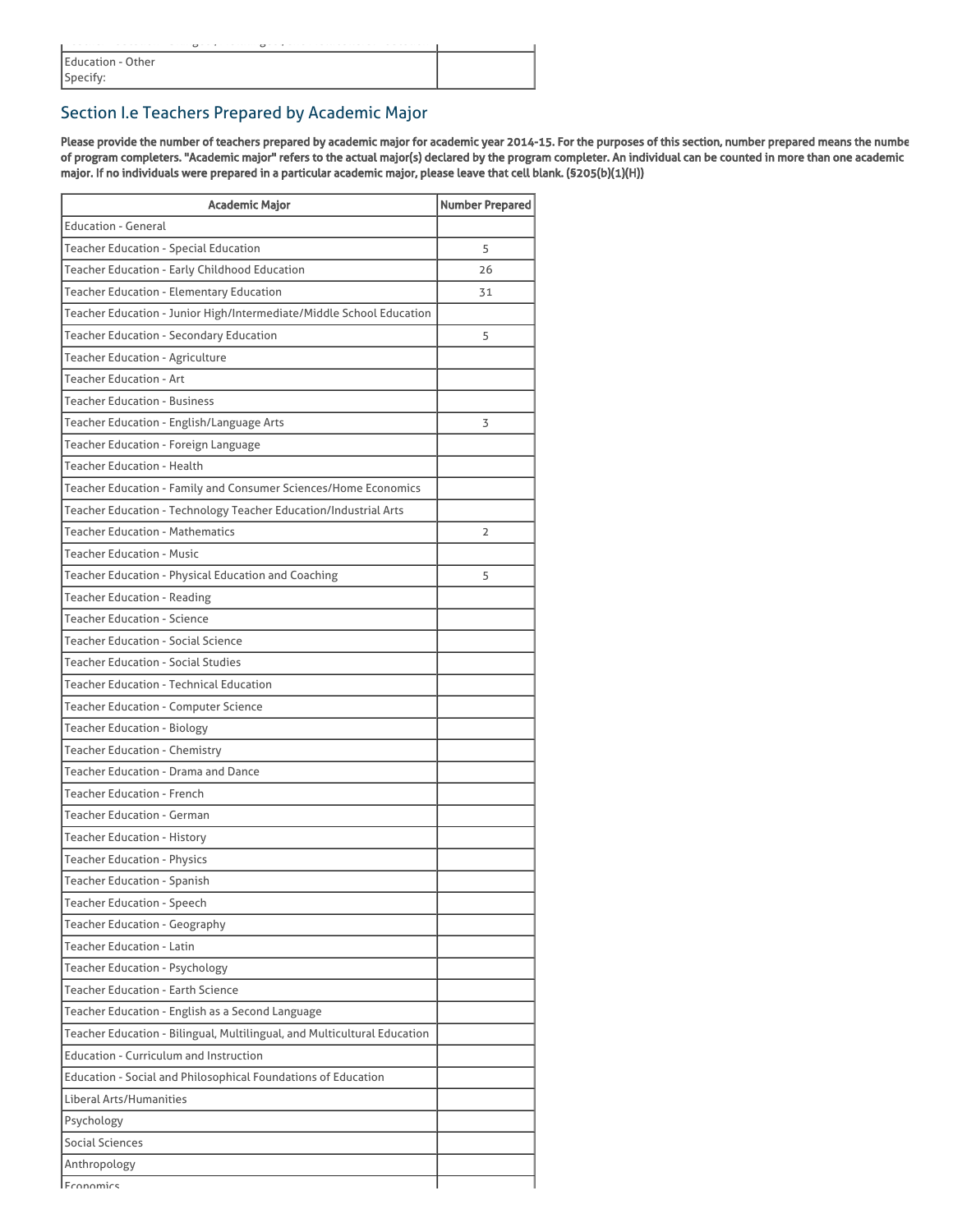| - Cononne                                          |  |
|----------------------------------------------------|--|
| <b>Geography and Cartography</b>                   |  |
| <b>Political Science and Government</b>            |  |
| Sociology                                          |  |
| <b>Visual and Performing Arts</b>                  |  |
| History                                            |  |
| Foreign Languages                                  |  |
| Family and Consumer Sciences/Human Sciences        |  |
| English Language/Literature                        |  |
| Philosophy and Religious Studies                   |  |
| Agriculture                                        |  |
| Communication or Journalism                        |  |
| Engineering                                        |  |
| Biology                                            |  |
| <b>Mathematics and Statistics</b>                  |  |
| <b>Physical Sciences</b>                           |  |
| <b>Astronomy and Astrophysics</b>                  |  |
| Atmospheric Sciences and Meteorology               |  |
| Chemistry                                          |  |
| Geological and Earth Sciences/Geosciences          |  |
| Physics                                            |  |
| <b>Business/Business Administration/Accounting</b> |  |
| <b>Computer and Information Sciences</b>           |  |
| Other<br>Specify:                                  |  |

## Section I.f Program Completers

Provide the total number of teacher preparation program completers in each of the following academic years:

2014-15: 41 2013-14: 55

2012-13: 60

### Section II Annual Goals - Mathematics

Each institution of higher education (IHE) that conducts a traditional teacher preparation program (including programs that offer any ongoing professional development programs) or alternative route to state credential program, and that enrolls students receiving Federal assistance under this Act, shall set annual quantifiable goals for increasing the number of prospective teachers trained in teacher shortage areas designated by the Secretary or by the state educational agency including mathematics, science, special education, and instruction of limited English proficient students. ([§205\(a\)\(1\)\(A\)\(ii\), §206\(a\)\)](http://frwebgate.access.gpo.gov/cgi-bin/getdoc.cgi?dbname=110_cong_public_laws&docid=f:publ315.110.pdf)

Information about teacher shortage areas can be found at [http://www2.ed.gov/about/offices/list/ope/pol/tsa.html.](http://www2.ed.gov/about/offices/list/ope/pol/tsa.html)

Please provide the information below about your program's goals to increase the number of prospective teachers in mathematics in each of three academic years.

Academic year 2014-15

Did your program prepare teachers in mathematics in 2014-15?

Yes

How many prospective teachers did your program plan to add in mathematics in 2014-15?

2

Did your program meet the goal for prospective teachers set in mathematics in 2014-15?

Yes

#### Description of strategies used to achieve goal, if applicable:

1. Participation in university-wide recruitment efforts when possible that enable us to talk to prospective students.

2. Continued collaboration with faculty in teaching field, including initiatives related to STEM (Science, Technology, Engineering, and Mathematics) and SMTI (Science and Mathematics Teacher Imperative) to increase number of prospective students.

#### Description of steps to improve performance in meeting goal or lessons learned in meeting goal, if applicable: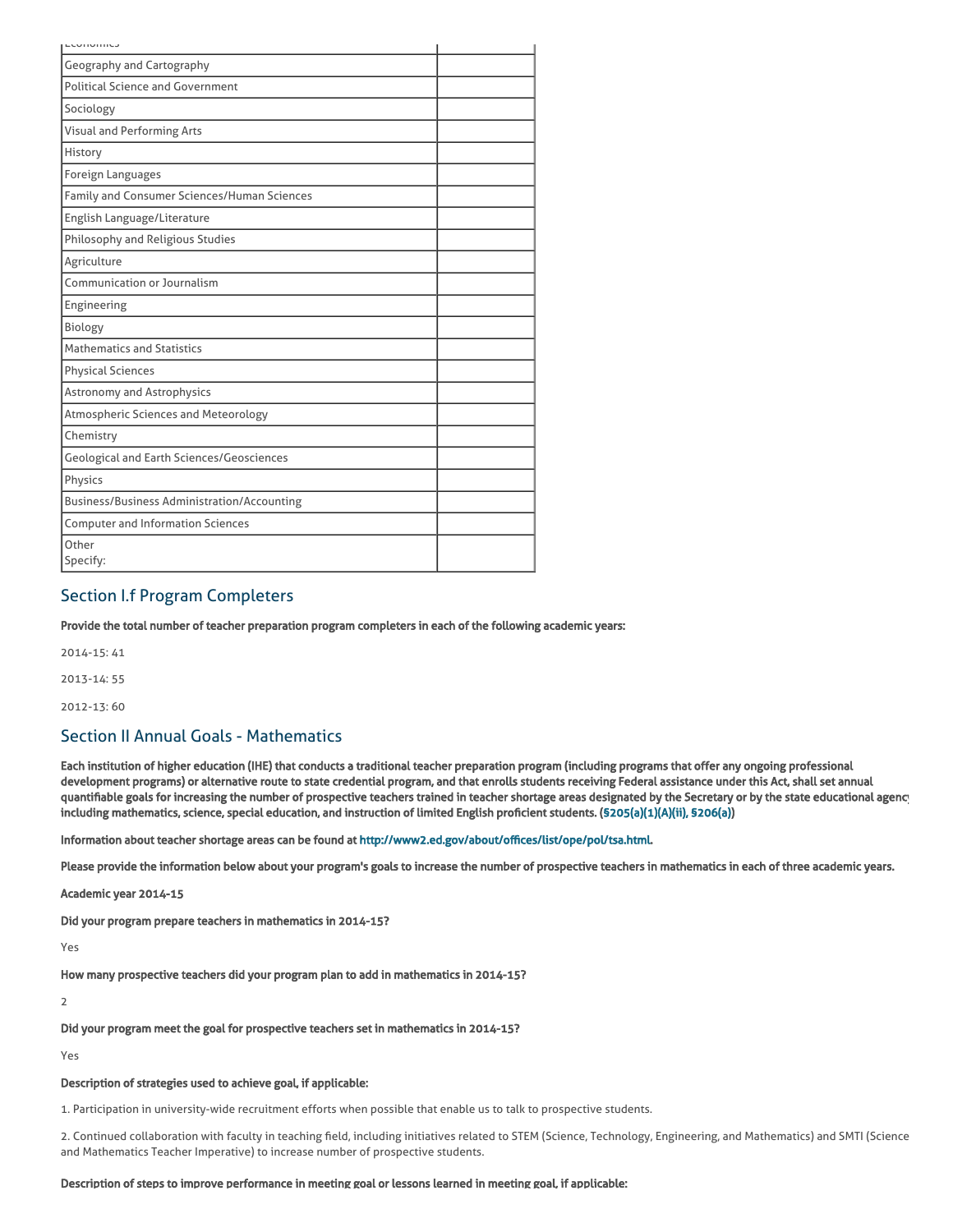Description of steps to improve performance in meeting goal or lessons learned in meeting goal, if applicable:

#### Provide any additional comments, exceptions and explanations below:

#### Academic year 2015-16

Is your program preparing teachers in mathematics in 2015-16?

#### Yes

How many prospective teachers did your program plan to add in mathematics in 2015-16?

1

Provide any additional comments, exceptions and explanations below:

Academic year 2016-17

Will your program prepare teachers in mathematics in 2016-17?

Yes

How many prospective teachers does your program plan to add in mathematics in 2016-17?

1

Provide any additional comments, exceptions and explanations below:

### Section II Annual Goals - Science

Each institution of higher education (IHE) that conducts a traditional teacher preparation program (including programs that offer any ongoing professional development programs) or alternative route to state credential program, and that enrolls students receiving Federal assistance under this Act, shall set annual quantifiable goals for increasing the number of prospective teachers trained in teacher shortage areas designated by the Secretary or by the state educational agency including mathematics, science, special education, and instruction of limited English proficient students. ([§205\(a\)\(1\)\(A\)\(ii\), §206\(a\)\)](http://frwebgate.access.gpo.gov/cgi-bin/getdoc.cgi?dbname=110_cong_public_laws&docid=f:publ315.110.pdf)

Information about teacher shortage areas can be found at [http://www2.ed.gov/about/offices/list/ope/pol/tsa.html.](http://www2.ed.gov/about/offices/list/ope/pol/tsa.html)

Please provide the information below about your program's goals to increase the number of prospective teachers in science in each of three academic years.

Academic year 2014-15

Did your program prepare teachers in science in 2014-15?

Yes

How many prospective teachers did your program plan to add in science in 2014-15?

2

Did your program meet the goal for prospective teachers set in science in 2014-15?

No

#### Description of strategies used to achieve goal, if applicable:

1. Participation in university-wide recruitment efforts when possible that enable us to talk to prospective students.

2. Continued collaboration with faculty in teaching field, including initiatives related to STEM (Science, Technology, Engineering, and Mathematics) and SMTI (Science and Mathematics Teacher Imperative) to increase number of prospective students.

#### Description of steps to improve performance in meeting goal or lessons learned in meeting goal, if applicable:

Currently undergraduates in Secondary Education Biology/General Science must complete a dual degree. The number of hours to do so has been a major issue and students are hesitant to take on the number of hours (150+) to complete a dual undergraduate degree.

Our institution has recently approved double majors and we anticipate a course hour reduction which we hope will encourage more undergraduate Science majors in Secondary Education.

#### Provide any additional comments, exceptions and explanations below:

Academic year 2015-16

Is your program preparing teachers in science in 2015-16?

Yes

How many prospective teachers did your program plan to add in science in 2015-16?

#### 1

Provide any additional comments, exceptions and explanations below:

#### Academic year 2016-17

Will your program prepare teachers in science in 2016-17?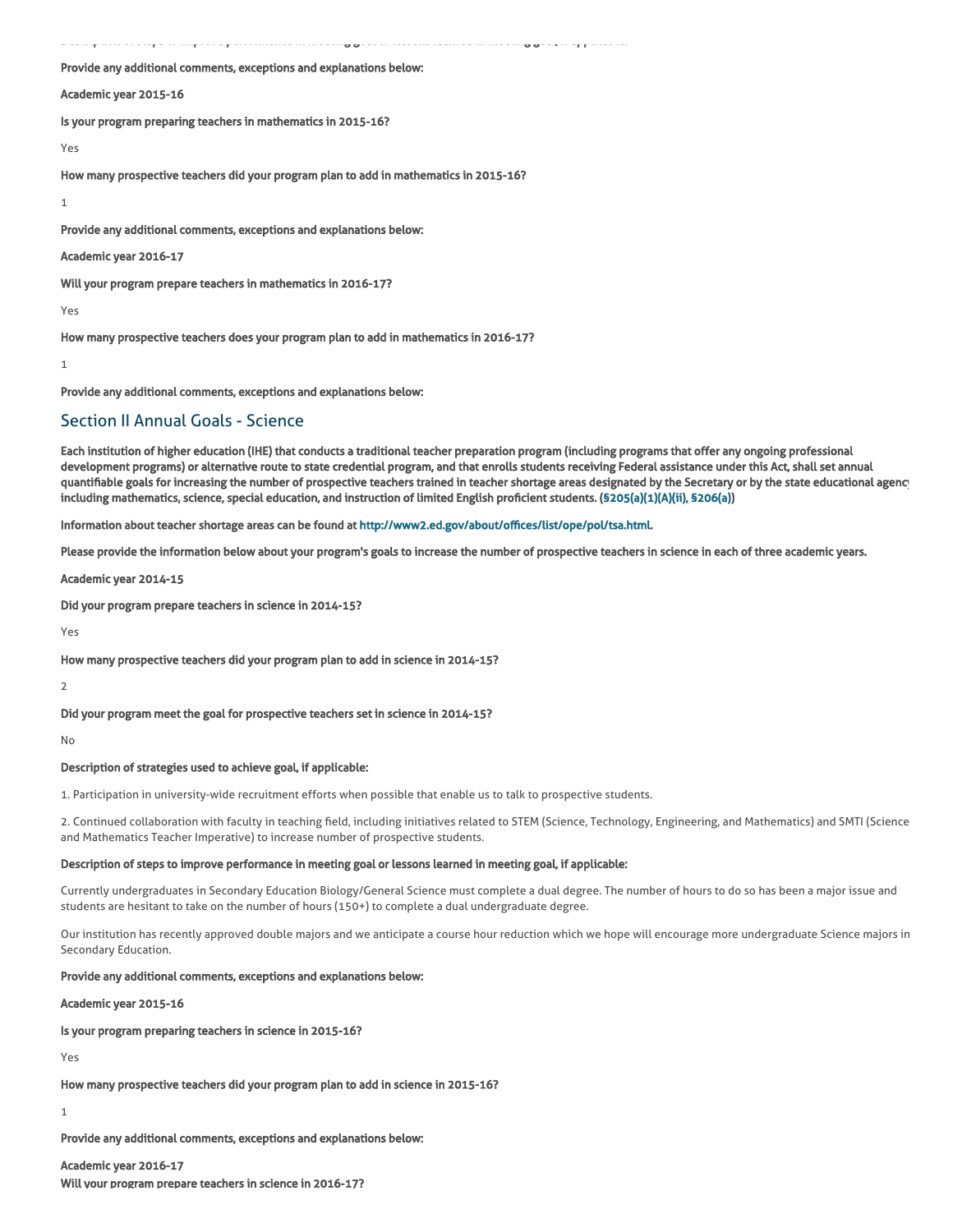#### Yes

How many prospective teachers does your program plan to add in science in 2016-17?

#### 1

Provide any additional comments, exceptions and explanations below:

### Section II Annual Goals - Special Education

Each institution of higher education (IHE) that conducts a traditional teacher preparation program (including programs that offer any ongoing professional development programs) or alternative route to state credential program, and that enrolls students receiving Federal assistance under this Act, shall set annual quantifiable goals for increasing the number of prospective teachers trained in teacher shortage areas designated by the Secretary or by the state educational agency including mathematics, science, special education, and instruction of limited English proficient students. ([§205\(a\)\(1\)\(A\)\(ii\), §206\(a\)\)](http://frwebgate.access.gpo.gov/cgi-bin/getdoc.cgi?dbname=110_cong_public_laws&docid=f:publ315.110.pdf)

Information about teacher shortage areas can be found at [http://www2.ed.gov/about/offices/list/ope/pol/tsa.html.](http://www2.ed.gov/about/offices/list/ope/pol/tsa.html)

Please provide the information below about your program's goals to increase the number of prospective teachers in special education in each of three academic years.

#### Academic year 2014-15

Did your program prepare teachers in special education in 2014-15?

Yes

How many prospective teachers did your program plan to add in special education in 2014-15?

8

#### Did your program meet the goal for prospective teachers set in special education in 2014-15?

No

Description of strategies used to achieve goal, if applicable:

#### Description of steps to improve performance in meeting goal or lessons learned in meeting goal, if applicable:

1. Participation in university-wide recruitment efforts when possible that enable us to talk to prospective students.

2. The Special Education Department is currently redesigning the Special Education program options to satisfy the new State Department and CAEP regulations which should encourage students to participate in this high needs area.

#### Provide any additional comments, exceptions and explanations below:

Academic year 2015-16

Is your program preparing teachers in special education in 2015-16?

Yes

How many prospective teachers did your program plan to add in special education in 2015-16?

5

Provide any additional comments, exceptions and explanations below:

#### Academic year 2016-17

Will your program prepare teachers in special education in 2016-17?

Yes

How many prospective teachers does your program plan to add in special education in 2016-17?

5

Provide any additional comments, exceptions and explanations below:

### Section II Annual Goals - Instruction of Limited English Proficient Students

Each institution of higher education (IHE) that conducts a traditional teacher preparation program (including programs that offer any ongoing professional development programs) or alternative route to state credential program, and that enrolls students receiving Federal assistance under this Act, shall set annual quantifiable goals for increasing the number of prospective teachers trained in teacher shortage areas designated by the Secretary or by the state educational agency including mathematics, science, special education, and instruction of limited English proficient students. ([§205\(a\)\(1\)\(A\)\(ii\), §206\(a\)\)](http://frwebgate.access.gpo.gov/cgi-bin/getdoc.cgi?dbname=110_cong_public_laws&docid=f:publ315.110.pdf)

Information about teacher shortage areas can be found at [http://www2.ed.gov/about/offices/list/ope/pol/tsa.html.](http://www2.ed.gov/about/offices/list/ope/pol/tsa.html)

Please provide the information below about your program's goals to increase the number of prospective teachers in instruction of limited English proficient students in each of three academic years.

Academic year 2014-15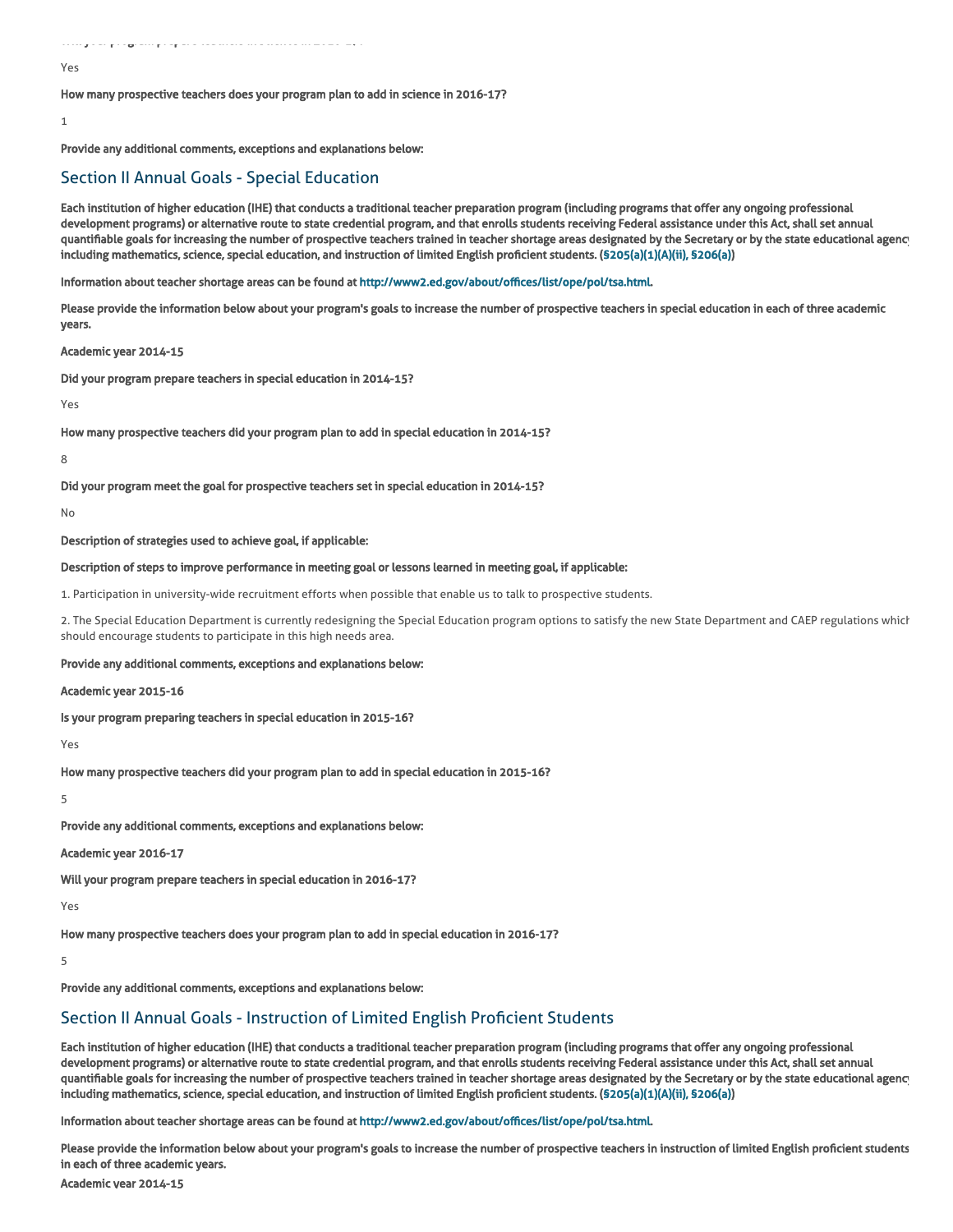Did your program prepare teachers in instruction of limited English proficient students in 2014-15?

```
No
```
How many prospective teachers did your program plan to add in instruction of limited English proficient students in 2014-15?

Did your program meet the goal for prospective teachers set in instruction of limited English proficient students in 2014-15?

Data not reported

Description of strategies used to achieve goal, if applicable:

Description of steps to improve performance in meeting goal or lessons learned in meeting goal, if applicable:

Provide any additional comments, exceptions and explanations below:

Academic year 2015-16

Is your program preparing teachers in instruction of limited English proficient students in 2015-16?

No

How many prospective teachers did your program plan to add in instruction of limited English proficient students in 2015-16?

Provide any additional comments, exceptions and explanations below:

Academic year 2016-17

Will your program prepare teachers in instruction of limited English proficient students in 2016-17?

No

How many prospective teachers does your program plan to add in instruction of limited English proficient students in 2016-17?

Provide any additional comments, exceptions and explanations below:

### Section II Assurances

Please certify that your institution is in compliance with the following assurances. (§205(a)(1)(A)(iii), §206(b)) Note: Be prepared to provide documentation and evidence for your responses, when requested, to support the following assurances.

Preparation responds to the identified needs of the local educational agencies or States where the program completers are likely to teach, based on past hiring and recruitment trends.

Yes

Preparation is closely linked with the needs of schools and the instructional decisions new teachers face in the classroom. Yes

Prospective special education teachers are prepared in core academic subjects and to instruct in core academic subjects. Yes

Prospective general education teachers are prepared to provide instruction to students with disabilities.

Yes

Prospective general education teachers are prepared to provide instruction to limited English proficient students.

Yes

Prospective general education teachers are prepared to provide instruction to students from low-income families. Yes

Prospective teachers are prepared to effectively teach in urban and rural schools, as applicable.

Yes

### Describe your institution's most successful strategies in meeting the assurances listed above:

Clinical experiences in diverse settings; partnerships with school systems including planning of experiences and assignments; All these assurances are integrated in courses and internship and assessed at the midpoint and program completion.

### Section III Assessment Pass Rates

| Assessment code - Assessment name<br><b>Test Company</b><br>Group                                        | Number<br>taking<br>tests | Avg.<br>  scaled  <br>score | Number   Pass<br>passing<br>tests | I rate<br>(%) |
|----------------------------------------------------------------------------------------------------------|---------------------------|-----------------------------|-----------------------------------|---------------|
| ETS0235-BIOLOGY CONTENT KNOWLEDGE<br><b>Educational Testing Service (ETS)</b><br>Other enrolled students |                           |                             |                                   |               |
| ETS0235-BIOLOGY CONTENT KNOWLEDGE<br><b>Educational Testing Service (ETS)</b>                            |                           |                             |                                   |               |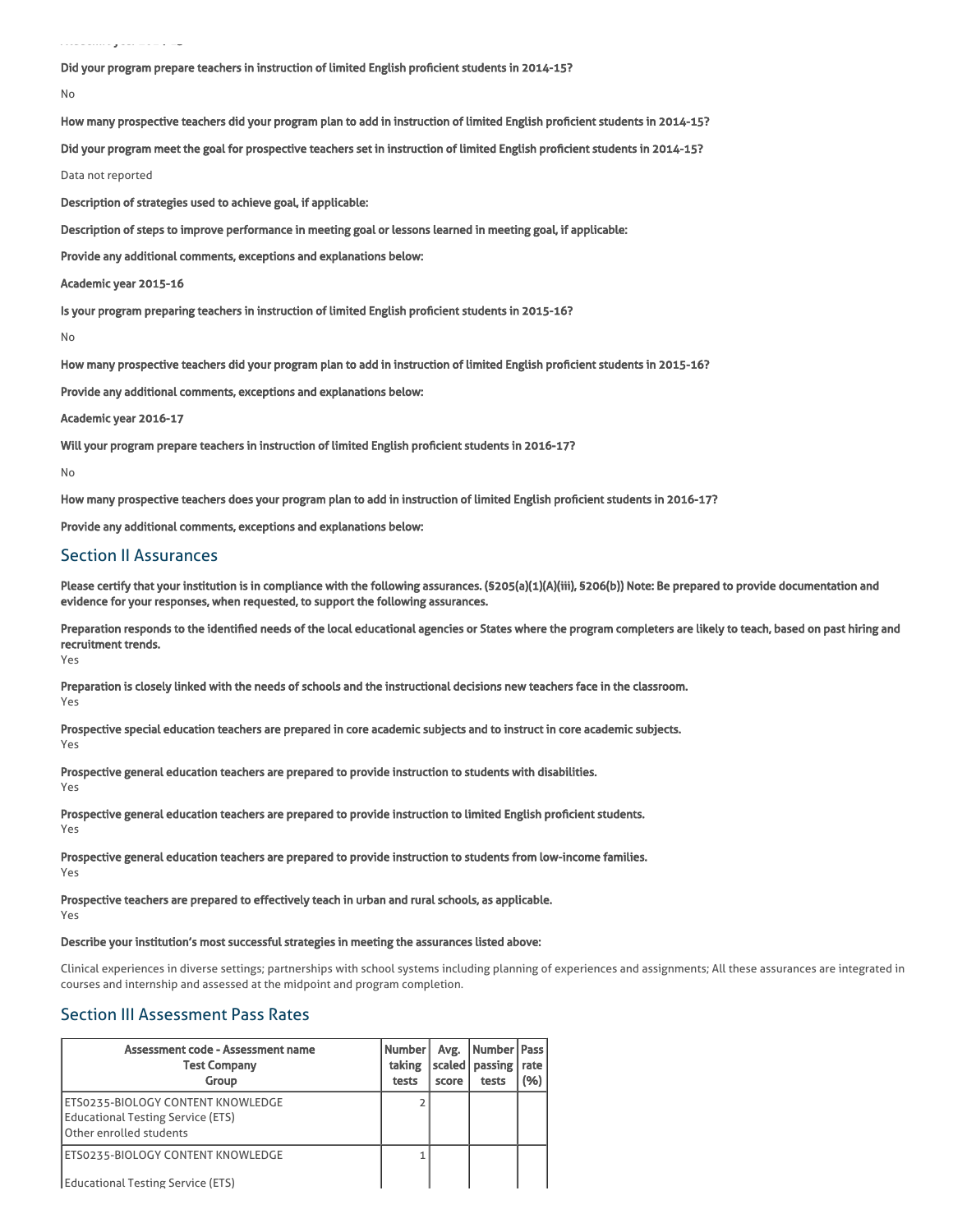| All program completers, 2013-14                                                                                                    |                |     |    |     |
|------------------------------------------------------------------------------------------------------------------------------------|----------------|-----|----|-----|
| ETS5022-EARLY CHILDHOOD CONTENT KNOWLEDGE<br><b>Educational Testing Service (ETS)</b><br>Other enrolled students                   | 18             | 173 | 18 | 100 |
| ETS5022-EARLY CHILDHOOD CONTENT KNOWLEDGE<br><b>Educational Testing Service (ETS)</b><br>All program completers, 2014-15           | 7              |     |    |     |
| ETS5014-ELEM ED CONTENT KNOWLEDGE (DISCONTINUED)<br>Educational Testing Service (ETS)<br>Other enrolled students                   | 9              |     |    |     |
| ETS5014-ELEM ED CONTENT KNOWLEDGE (DISCONTINUED)<br><b>Educational Testing Service (ETS)</b><br>All program completers, 2014-15    | 23             | 151 | 23 | 100 |
| ETS5014-ELEM ED CONTENT KNOWLEDGE (DISCONTINUED)<br><b>Educational Testing Service (ETS)</b><br>All program completers, 2013-14    | 33             | 160 | 33 | 100 |
| ETS5014-ELEM ED CONTENT KNOWLEDGE (DISCONTINUED)<br><b>Educational Testing Service (ETS)</b><br>All program completers, 2012-13    | 34             | 158 | 34 | 100 |
| ETS5003-ELEM ED MULTI SUBJ MATHEMATICS<br><b>Educational Testing Service (ETS)</b><br>Other enrolled students                      | 21             | 152 | 16 | 76  |
| ETS5033-ELEM ED MULTI SUBJ MATHEMATICS (DISC)<br><b>Educational Testing Service (ETS)</b><br>Other enrolled students               | 13             | 160 | 10 | 77  |
| ETS5033-ELEM ED MULTI SUBJ MATHEMATICS (DISC)<br><b>Educational Testing Service (ETS)</b><br>All program completers, 2014-15       | 8              |     |    |     |
| ETS5033-ELEM ED MULTI SUBJ MATHEMATICS (DISC)<br><b>Educational Testing Service (ETS)</b><br>All program completers, 2013-14       | 1              |     |    |     |
| ETS5002-ELEM ED MULTI SUBJ READING LANG ARTS<br><b>Educational Testing Service (ETS)</b><br>Other enrolled students                | 18             | 154 | 10 | 56  |
| ETS5032-ELEM ED MULTI SUBJ READING LANG ARTS (DISC)<br><b>Educational Testing Service (ETS)</b><br>Other enrolled students         | 13             | 169 | 11 | 85  |
| ETS5032-ELEM ED MULTI SUBJ READING LANG ARTS (DISC)<br><b>Educational Testing Service (ETS)</b><br>All program completers, 2014-15 | 8              |     |    |     |
| ETS5032-ELEM ED MULTI SUBJ READING LANG ARTS (DISC)<br><b>Educational Testing Service (ETS)</b><br>All program completers, 2013-14 | 1              |     |    |     |
| ETS5005-ELEM ED MULTI SUBJ SCIENCES<br><b>Educational Testing Service (ETS)</b><br>Other enrolled students                         | 18             | 149 | 12 | 67  |
| ETS5035-ELEM ED MULTI SUBJ SCIENCES (DISC)<br><b>Educational Testing Service (ETS)</b><br>Other enrolled students                  | 13             | 160 | 11 | 85  |
| ETS5035-ELEM ED MULTI SUBJ SCIENCES (DISC)<br><b>Educational Testing Service (ETS)</b><br>All program completers, 2014-15          | 8              |     |    |     |
| ETS5035-ELEM ED MULTI SUBJ SCIENCES (DISC)<br><b>Educational Testing Service (ETS)</b><br>All program completers, 2013-14          | $\overline{1}$ |     |    |     |
| ETS5004-ELEM ED MULTI SUBJ SOCIAL STUDIES<br><b>Educational Testing Service (ETS)</b><br>Other enrolled students                   | 15             | 150 | 12 | 80  |
| ETS5034-ELEM ED MULTI SUBJ SOCIAL STUDIES (DISC)<br><b>Educational Testing Service (ETS)</b><br>Other enrolled students            | 13             | 151 | 11 | 85  |
| ETS5034-ELEM ED MULTI SUBJ SOCIAL STUDIES (DISC)<br><b>Educational Testing Service (ETS)</b>                                       | 8              |     |    |     |
| All program completers, 2014-15                                                                                                    |                |     |    |     |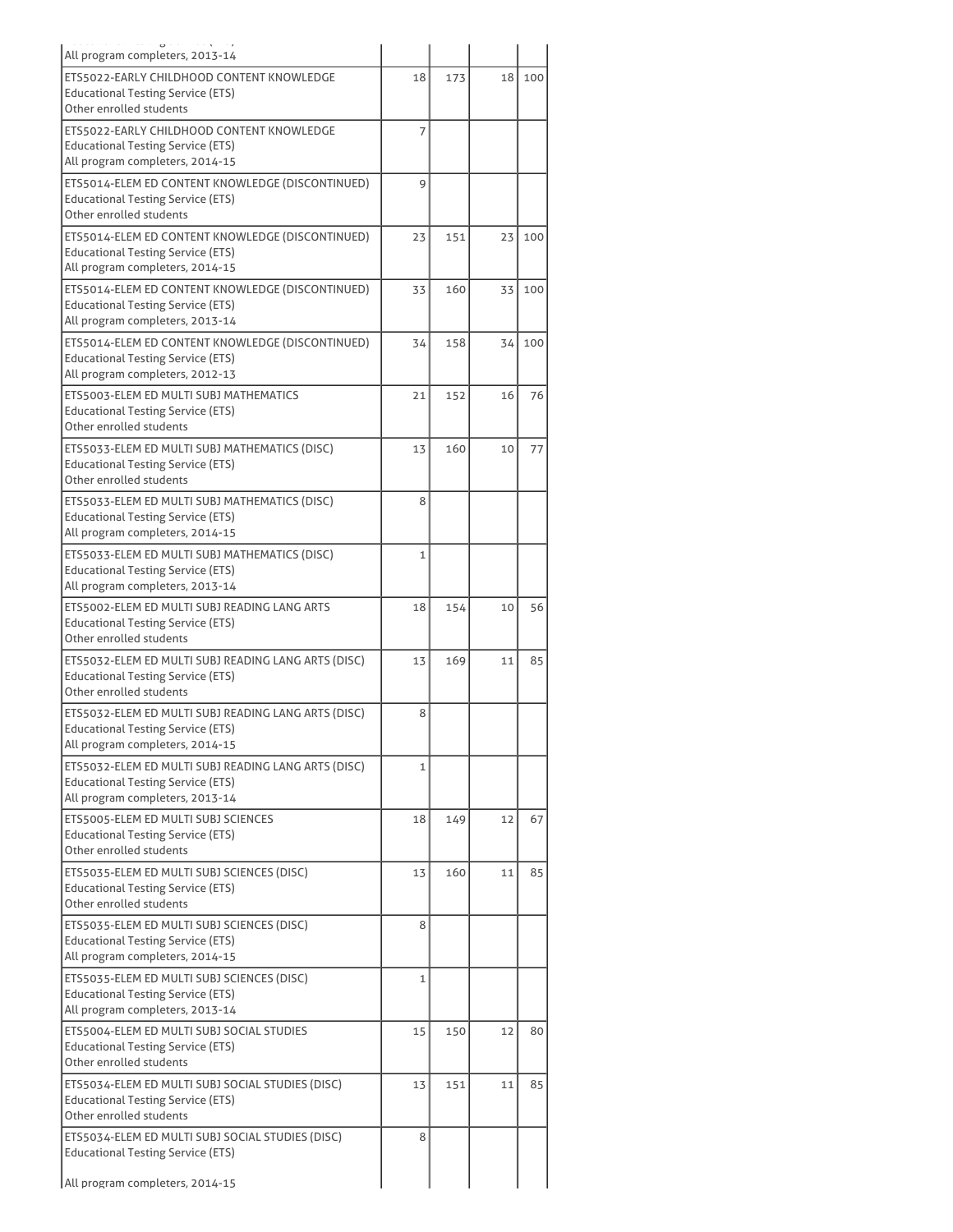| $\sim$                                                                                                                            |                |     |    |     |
|-----------------------------------------------------------------------------------------------------------------------------------|----------------|-----|----|-----|
| ETS5034-ELEM ED MULTI SUBJ SOCIAL STUDIES (DISC)<br><b>Educational Testing Service (ETS)</b>                                      | 1              |     |    |     |
| All program completers, 2013-14<br>ETS0041-ENG LANG LIT COMP CONTENT KNOWLEDGE (DISC)                                             | 3              |     |    |     |
| <b>Educational Testing Service (ETS)</b><br>All program completers, 2013-14                                                       |                |     |    |     |
| ETS0041-ENG LANG LIT COMP CONTENT KNOWLEDGE (DISC)<br><b>Educational Testing Service (ETS)</b><br>All program completers, 2012-13 | 3              |     |    |     |
| ETS5038-ENGLISH LANGUAGE ARTS: CK<br><b>Educational Testing Service (ETS)</b><br>Other enrolled students                          | 6              |     |    |     |
| ETS5038-ENGLISH LANGUAGE ARTS: CK<br><b>Educational Testing Service (ETS)</b><br>All program completers, 2014-15                  | 3              |     |    |     |
| ETS5161-MATHEMATICS CONTENT KNOWLEDGE<br><b>Educational Testing Service (ETS)</b><br>Other enrolled students                      | $\mathbf{1}$   |     |    |     |
| ETS5161-MATHEMATICS CONTENT KNOWLEDGE<br><b>Educational Testing Service (ETS)</b><br>All program completers, 2014-15              | $\mathbf{1}$   |     |    |     |
| ETS0061-MATHEMATICS CONTENT KNOWLEDGE (DISC)<br><b>Educational Testing Service (ETS)</b><br>All program completers, 2014-15       | 1              |     |    |     |
| ETS0061-MATHEMATICS CONTENT KNOWLEDGE (DISC)<br><b>Educational Testing Service (ETS)</b><br>All program completers, 2013-14       | $\overline{2}$ |     |    |     |
| ETS5091-PHYSICAL ED CONTENT KNOWLEDGE<br><b>Educational Testing Service (ETS)</b><br>Other enrolled students                      | 9              |     |    |     |
| ETS5091-PHYSICAL ED CONTENT KNOWLEDGE<br><b>Educational Testing Service (ETS)</b><br>All program completers, 2014-15              | 5              |     |    |     |
| ETS5091-PHYSICAL ED CONTENT KNOWLEDGE<br><b>Educational Testing Service (ETS)</b><br>All program completers, 2013-14              | 6              |     |    |     |
| ETS5091-PHYSICAL ED CONTENT KNOWLEDGE<br><b>Educational Testing Service (ETS)</b><br>All program completers, 2012-13              | 7              |     |    |     |
| ETS5624-PRINC LEARNING AND TEACHING 7-12<br><b>Educational Testing Service (ETS)</b><br>Other enrolled students                   | 17             | 172 | 17 | 100 |
| ETS5624-PRINC LEARNING AND TEACHING 7-12<br>Educational Testing Service (ETS)<br>All program completers, 2014-15                  | 6              |     |    |     |
| ETS5624-PRINC LEARNING AND TEACHING 7-12<br><b>Educational Testing Service (ETS)</b><br>All program completers, 2013-14           | 14             | 168 | 14 | 100 |
| ETS5622-PRINC LEARNING AND TEACHING K-6<br><b>Educational Testing Service (ETS)</b><br>Other enrolled students                    | 32             | 166 | 30 | 94  |
| ETS5622-PRINC LEARNING AND TEACHING K-6<br><b>Educational Testing Service (ETS)</b><br>All program completers, 2014-15            | 34             | 169 | 34 | 100 |
| ETS5622-PRINC LEARNING AND TEACHING K-6<br><b>Educational Testing Service (ETS)</b><br>All program completers, 2013-14            | 28             | 173 | 28 | 100 |
| ETS5354-SE CORE KNOWLEDGE & APPLICATIONS<br><b>Educational Testing Service (ETS)</b><br>Other enrolled students                   | 4              |     |    |     |
| ETS5354-SE CORE KNOWLEDGE & APPLICATIONS<br><b>Educational Testing Service (ETS)</b><br>All program completers, 2014-15           | 5              |     |    |     |
| <b>ETS5354-SE CORE KNOWLEDGE &amp; APPLICATIONS</b>                                                                               | 4              |     |    |     |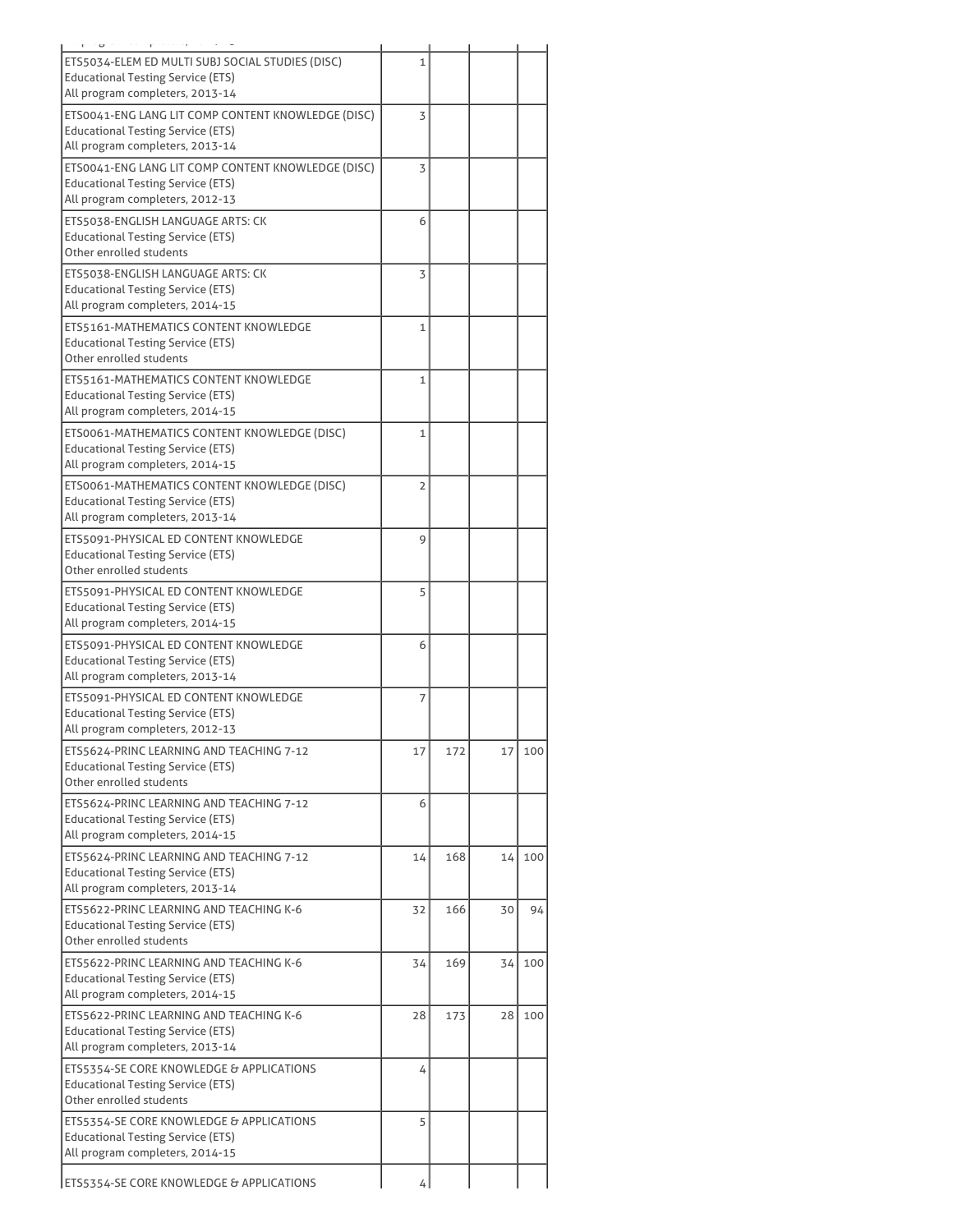| <b>Educational Testing Service (ETS)</b><br>All program completers, 2013-14                                             |                |     |    |     |
|-------------------------------------------------------------------------------------------------------------------------|----------------|-----|----|-----|
| ETS5354-SE CORE KNOWLEDGE & APPLICATIONS<br><b>Educational Testing Service (ETS)</b><br>All program completers, 2012-13 | $\overline{7}$ |     |    |     |
| ETS0081-SOCIAL STUDIES CONTENT KNOWLEDGE<br><b>Educational Testing Service (ETS)</b><br>Other enrolled students         | $\mathbf{1}$   |     |    |     |
| ETS0081-SOCIAL STUDIES CONTENT KNOWLEDGE<br><b>Educational Testing Service (ETS)</b><br>All program completers, 2013-14 | $\overline{7}$ |     |    |     |
| ETS0081-SOCIAL STUDIES CONTENT KNOWLEDGE<br><b>Educational Testing Service (ETS)</b><br>All program completers, 2012-13 | 9              |     |    |     |
| ETS5204-TEACHING READING<br><b>Educational Testing Service (ETS)</b><br>Other enrolled students                         | 24             | 163 | 18 | 75  |
| ETS5204-TEACHING READING<br><b>Educational Testing Service (ETS)</b><br>All program completers, 2014-15                 | 31             | 166 | 31 | 100 |
| ETS5204-TEACHING READING<br><b>Educational Testing Service (ETS)</b><br>All program completers, 2013-14                 | 32             | 168 | 32 | 100 |
| ETS5204-TEACHING READING<br><b>Educational Testing Service (ETS)</b><br>All program completers, 2012-13                 | 21             | 167 | 21 | 100 |
| ETS5941-WORLD AND U.S. HISTORY CK<br><b>Educational Testing Service (ETS)</b><br>Other enrolled students                | 4              |     |    |     |
| ETS5941-WORLD AND U.S. HISTORY CK<br><b>Educational Testing Service (ETS)</b><br>All program completers, 2013-14        | $\overline{2}$ |     |    |     |
| ETS5941-WORLD AND U.S. HISTORY CK<br><b>Educational Testing Service (ETS)</b><br>All program completers, 2012-13        | $\mathbf{1}$   |     |    |     |

# Section III Summary Pass Rates

| Group                           | Number   Number   Pass  <br>taking<br>tests | passing  <br>tests | rate<br>(%) |
|---------------------------------|---------------------------------------------|--------------------|-------------|
| All program completers, 2014-15 | 41                                          | 41                 | 100         |
| All program completers, 2013-14 | 55                                          | 55                 | 100         |
| All program completers, 2012-13 | 57                                          | 57                 | 100         |

# Section IV Low-Performing

Provide the following information about the approval or accreditation of your teacher preparation program.

Is your teacher preparation program currently approved or accredited?

Yes

If yes, please specify the organization(s) that approved or accredited your program:

State

NCATE

Is your teacher preparation program currently under a designation as "low-performing" by the state (as per section 207(a) of the HEA of 2008)? No

# Section V Use of Technology

Provide the following information about the use of technology in your teacher preparation program. Please note that choosing 'yes' indicates that your teacher preparation program would be able to provide evidence upon request.

Does your program prepare teachers to:

integrate technology effectively into curricula and instruction